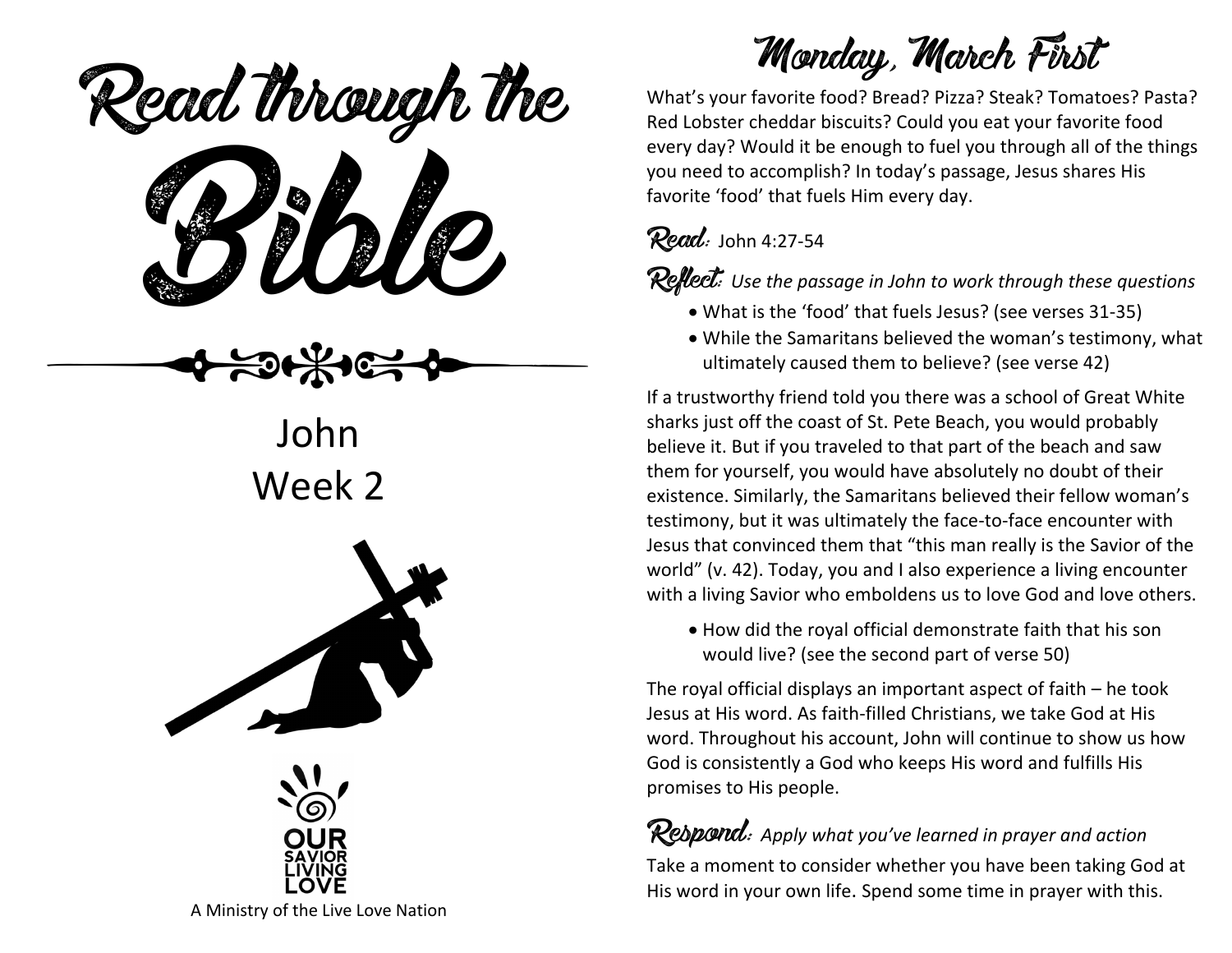# Tuesday, March Second

You're driving southbound on I-275 one afternoon, and you unsurprisingly hit a bit of traffic. You're slightly annoyed at the holdup, but you realize it's for a good reason when you see a minor collision up ahead. As you drive by the crash, you heed the officer's direction to move over to the left lane. You do so without thinking because the officer is directing you with authority. In our passage this morning, Jesus demonstrates His authority from above by directing an invalid to do something he hadn't done in 38 years.

## $Read:$  John 5:1-15

Reflect: Use the passage in John to work through these questions

- Why might Jesus have asked the invalid if he wanted to get well? (see verses 6 and 7)
- What specific action caused the man to be cured and able to walk? (see verses 8 and 9)

Jesus' words carry authority. Because He is the Word and is God (John 1:1), we can trust what He says. In a world of competing narratives and opposing opinions, we have great peace in knowing that His words are true yesterday, today, and tomorrow.

• What might Jesus be alluding to when He says, "Stop sinning or something worse may happen to you"? (see verse 14)

Jesus communicates an important aspect of His message to the man - He calls us to repentance. While we tend to focus on Jesus as the life-giver, we must remember that He is also the forgiver who calls us out of the darkness of our sin and into the light of His grace.

#### Rebpond: Apply what you've learned in prayer and action

Martin Luther said, "When our Lord and Master Jesus Christ said, 'Repent,' He willed the entire life of believers to be one of repentance." Take some time today to repent of you sins. Be specific – whom have you wronged? How have you wronged them? As you take to repent, be assured that you are forgiven in Jesus!

# Wednesday, March Third

If you've ever watched an episode of Law and Order before, you're familiar with the court segment when the defendant gives testimony as to why she or he is not guilty. While the defendant is innocent until proven guilty, it is very helpful if the defendant's counsel can provide a pool of witnesses who can testify on behalf of that defendant. In our passage today, Jesus' authority is questioned by the Jews. In response, Jesus lays out His relationship to the Father, as well as the many witnesses who testify to Him.

## $Read:$  John 5:16-47

Reflect: Use the passage in John to work through these questions

• Why were the Jews upset with Jesus? (see verses 16-18)

Imagine attending your first day of class and waiting for your teacher to arrive. Suddenly, a student in the front row stands up and announces that he is your teacher. After hearing this announcement, you'd probably have a hard time believing the student. In our passage, the Jews had a hard time believing that the man who stood before them was equal with God (v. 18).

- In what ways does Jesus show His relationship to the Father as His Son? (see verses 17, 19, 20, 21, 22-23, 24, and 26)
- Jesus lists a variety of witnesses who testify about Him. Who/what are they? (see verses 33, 36, 37, 39, and 46)

Jesus was asking the Jews to connect the dots. John the Baptist, Jesus' own work, God Himself, the Scriptures, and even Moses all testified to Jesus as the Son of God. He was the Messiah they had been waiting for, but they rejected Him instead (v. 43; also 1:11). Jesus leaves them with a stinging question – how are they to believe in Him when they don't believe those testifying about Him?

## Respond: *Apply what you've learned in prayer and action*

Take some time in prayer to thank God for the people in your life who faithfully testified (and continue to testify) to you about Jesus.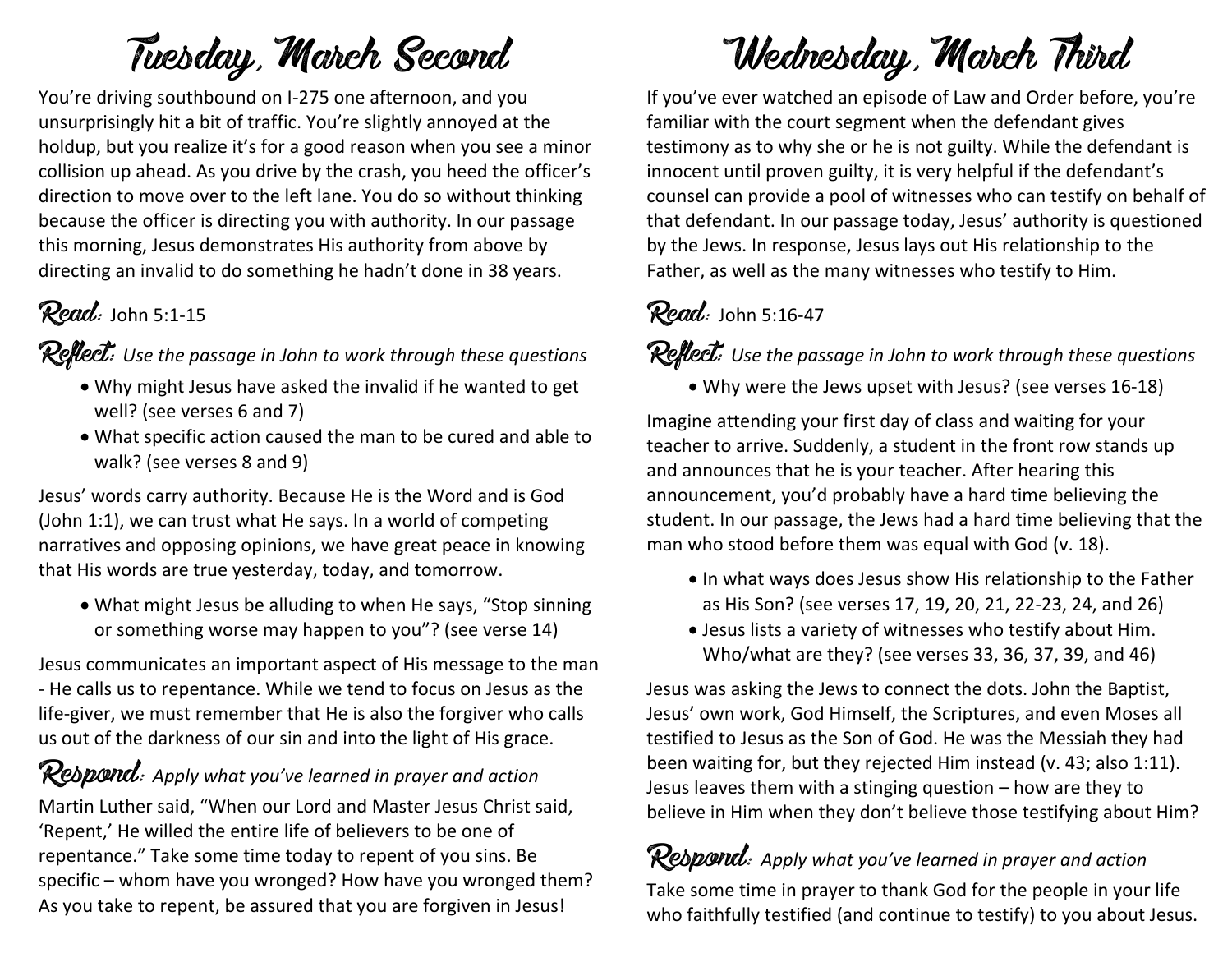# Thursday, March Fourth

Kids' birthday parties often culminate with cake (hungry yet?). If you've ever been put in charge of cutting the cake, you've probably looked around to see how many kids there are to determine how big to cut the slices. If there are 60 kids at the party, you'll be cutting pretty small slices. But what would you do if the host came up to you, told you to cut big slices, and assured you there would be enough? You might not believe how that could be possible considering the size of the cake. In today's passage, the disciples face a similar dilemma – how in the world is Jesus going to feed thousands of people with just five loaves of bread and two fish?

## $Read:$  John 6:1-24

Reflect: Use the passage in John to work through these questions

- Jesus enlists His disciples to help in this miracle a first. Why do you think He invites them to do so? (see verses 9-13)
- What do you think Jesus was communicating through this miracle? (see verses 5-6 and 14)

Jesus reminds His disciples that nothing is impossible for Him. By also enlisting their help, He shows them that they are to be active participants in sharing His message. In the same way, Jesus doesn't call you and I to sit on the sidelines. He empowers us through His Holy Spirit to participate in sharing His Gospel to people in our lives. 'Living Love' isn't just a catchy tagline. It's a call to action and an invitation to "feed" and "nourish" others with the truth of Jesus.

• As if the miraculous feeding wasn't enough, Jesus comes to His disciples walking on water later that night. The waters were rough, and the disciples still had some distance to get to the shore. What happened when the disciples brought Jesus out of the water and into the boat? (see verse 21)

Rebpond: Apply what you've learned in prayer and action What is one easy way you can get involved with "feeding" others?

# Friday, March Fifth

We live in such a beautiful area, don't we? If you've been to the beach once or many times over, chances are you've noticed the varying sand and shell patterns left by the waves of the gulf. Walking towards the gulf, the first surface you experience is a dry, soft sand. Next, you come up to a smaller line of shells and seaweed that have washed up onto the shore. Eventually, you get to the sand closest to the gulf that feels mushy and wet. If you watch where people spend their time on the beach, they mostly spend it either on the dry, soft sand or the mushy, wet sand. Chances are you've probably never seen somebody park themselves right on top of the broken shells and seaweed! As self-preserving people, we often divert ourselves away from the tough areas of our lives. In today's passage, Jesus confronts the people with some tough words. How would they respond to His claims?

### $Read:$  John 6:25-71

Reflect: Use the passage in John to work through these questions

- What is the work God requires of His people? (see verse 29)
- Who is the 'true bread from heaven'? (see verses 32-35) What does this 'bread' offer? (see verses 35 and 50-51)
- In light of what Jesus says in verses 53-58, what perspective does this give you on how you approach the Lord's Supper?

Jesus' words in this passage were tough for the people to take in then as they are for us now. As a result, some 'unfollowed' Jesus (v. 66) because they could not come to terms with the thought of putting their faith in Him. Following Jesus isn't always easy, but His words remain true. As we go throughout our daily lives, we must remember that He has "the words of eternal life" (v. 68).

Respond: *Apply what you've learned in prayer and action* From today's passage, consider which words of Jesus you find concerning, and which words you find comforting. Take some time in prayer to discern how all of these words are life-giving words.